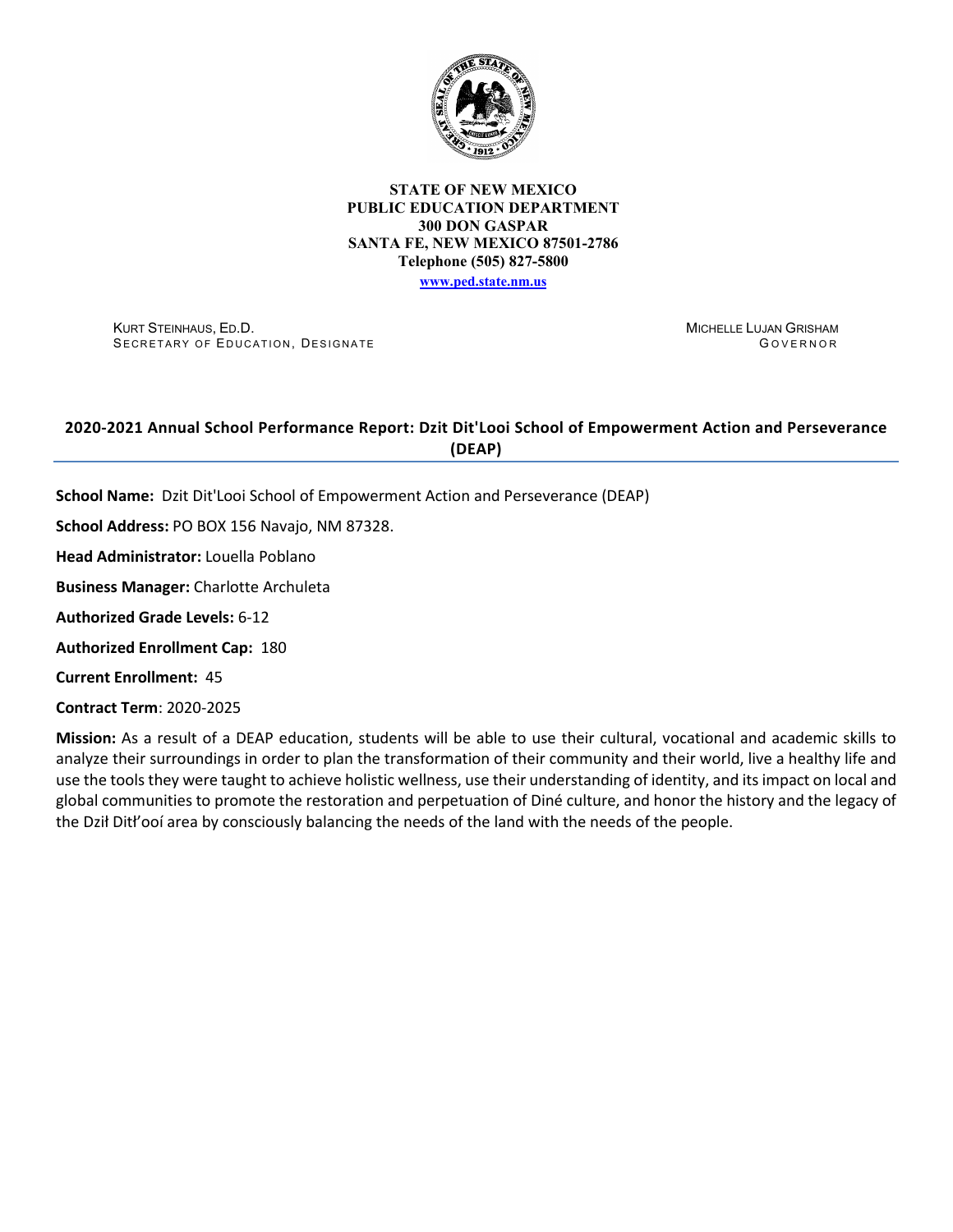## *Enrollment by Race/Ethnicity*



Source: STARS District and Location Reports General Reports Enrollment Subgroup Percentages with Averages



## *Enrollment by Other Subgroups*

Source: STARS District and Location Reports General Reports Enrollment Subgroup Percentages with Averages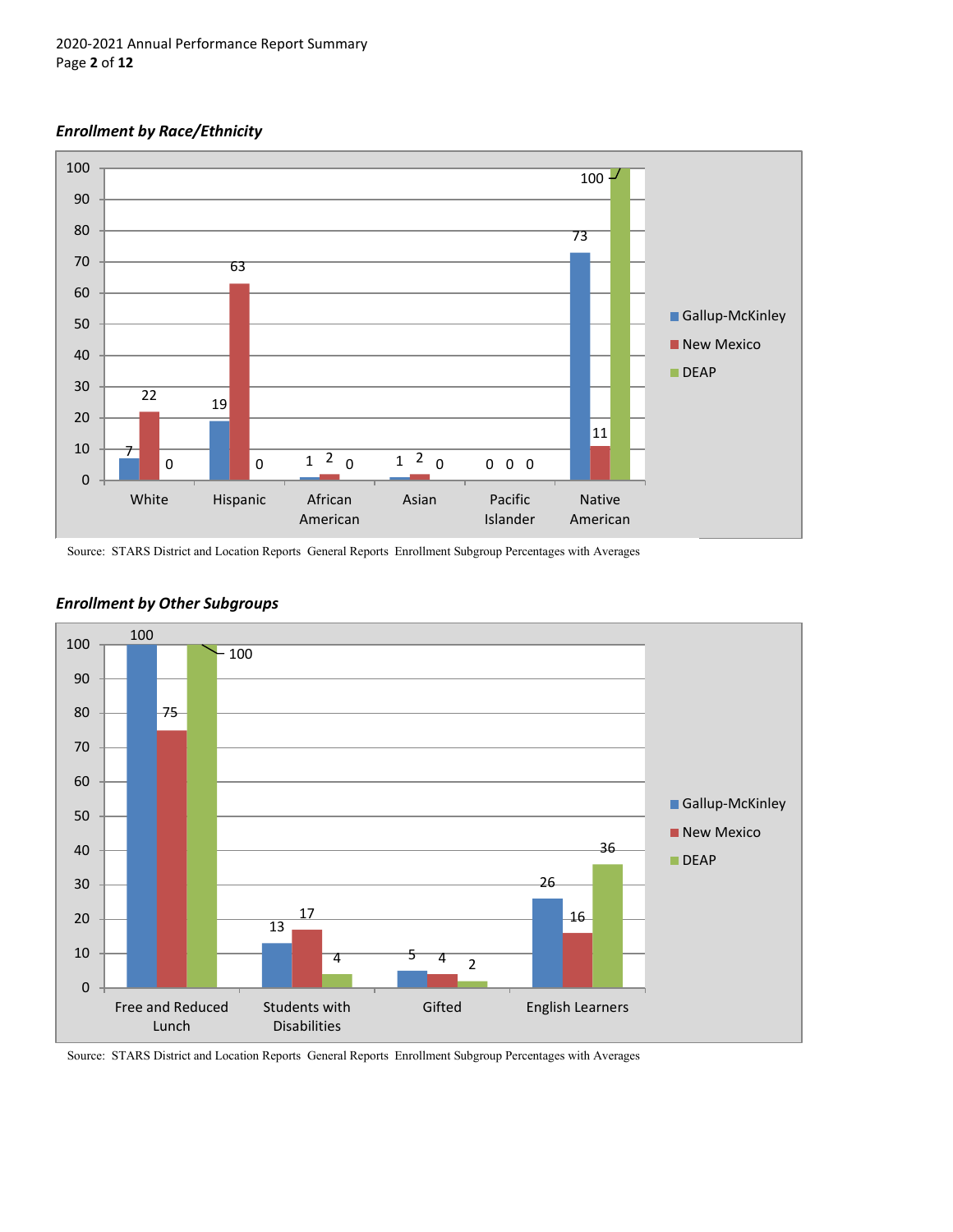### **Virtual Site Visit Participants**

*School:* Louella Poblano: Head Administrator for DEAP

*OPFD/CSD:* Dylan Wilson; Melissa Sanchez; Rachel Stofocik

### **Response to COVID Pandemic**

[Dzit Dit'Looi School of Empowerment Action and Perseverance \(DEAP\)](http://www.deapschool.org/) serves 45 students in grades 6-12 (26 HS students and 19 MS students). Louella Poblano became the Head Administrator for DEAP in 2017. Because the school's location is on Navajo land, the school is still primarily remote. To best support families during the pandemic, the school staff used two questions to drive decision-making: first, do families have enough food; and second, are the kids able to connect?

Regarding the first question, whether families have enough to eat, school leaders purchased air fryers for all the families along with appropriate foods (vegetables, chicken, etc.) and offered virtual classes on how to prepare different recipes using the fryer. At another time, students were asked to talk with an elder to learn about a favorite food. The students learned the history of the food, the recipe, and then cooked it to share and present.

To address the second driving question, whether students could connect, DEAP got grants for laptops and cell phones and handed them out to students. The students seemed to have an easier time connecting with the cell phones and would often participate in class via the phones. DEAP also received th[e GEER grant,](https://webnew.ped.state.nm.us/bureaus/title-i/cares-act-geer/) and used it for both staff and students. Because of the geography of the school and students' homes, even when internet companies arrived to set up or improve infrastructure, connectivity was difficult; specifically, seven families still do not have reliable internet. School leaders allowed and encouraged students to come to the school's parking area and use the free WIFI. At the beginning of the 2020-21 school year about 5-14 students took advantage of this; now only about four students come, depending on the weather.

Ms. Poblano explained that for much of time on lock-down, the community has just tried to emphasize the importance of survival as students and staff have lost so many relatives to the pandemic. Despite, the school has still honored the land-based learning in its mission-specific goals and material terms. For instance, DEAP's partnership with *[Diné college](https://www.dinecollege.edu/)* helped bring in outdoor gardens that were used to help families set up personal gardens. With money from a grant for integrated "cultural consultants" the school was able to plan other land-based learning activities. At one point, students studied local herbs and looked at which ones helped build immunity. In addition, students used technology to document and classify the herbs. At another time, students were asked to assess the land and community resources or lack of resources. Students used a drone, to survey the land. The research project saw that most families did not own homes; many homes were abandoned, and many were burnt down.

## **Teaching, Learning, and Assessment**

Because restrictions have been so strict on Navajo land because of COVID, the school has taken baby steps toward teaching and learning. For Mondays, Wednesdays and Thursdays, there is a schoolwide two-hour virtual meeting focused on land-based learning. At this time, the cultural consultants come in and lead discussions and lessons on Navajo history.

In the afternoon, there are three classes and each one is an hour. During those afternoon classes, the students take ELA and Social Studies with a DEAP instructor and take science and math through [Edgenuity.](https://www.edgenuity.com/) On Tuesdays from 9-11:15 the HS students have "perseverance time" and are expected to complete coursework; MS students use this time to connect with their teachers. DEAP does not have classes on Fridays; Ms. Poblano completes administrative work then and holds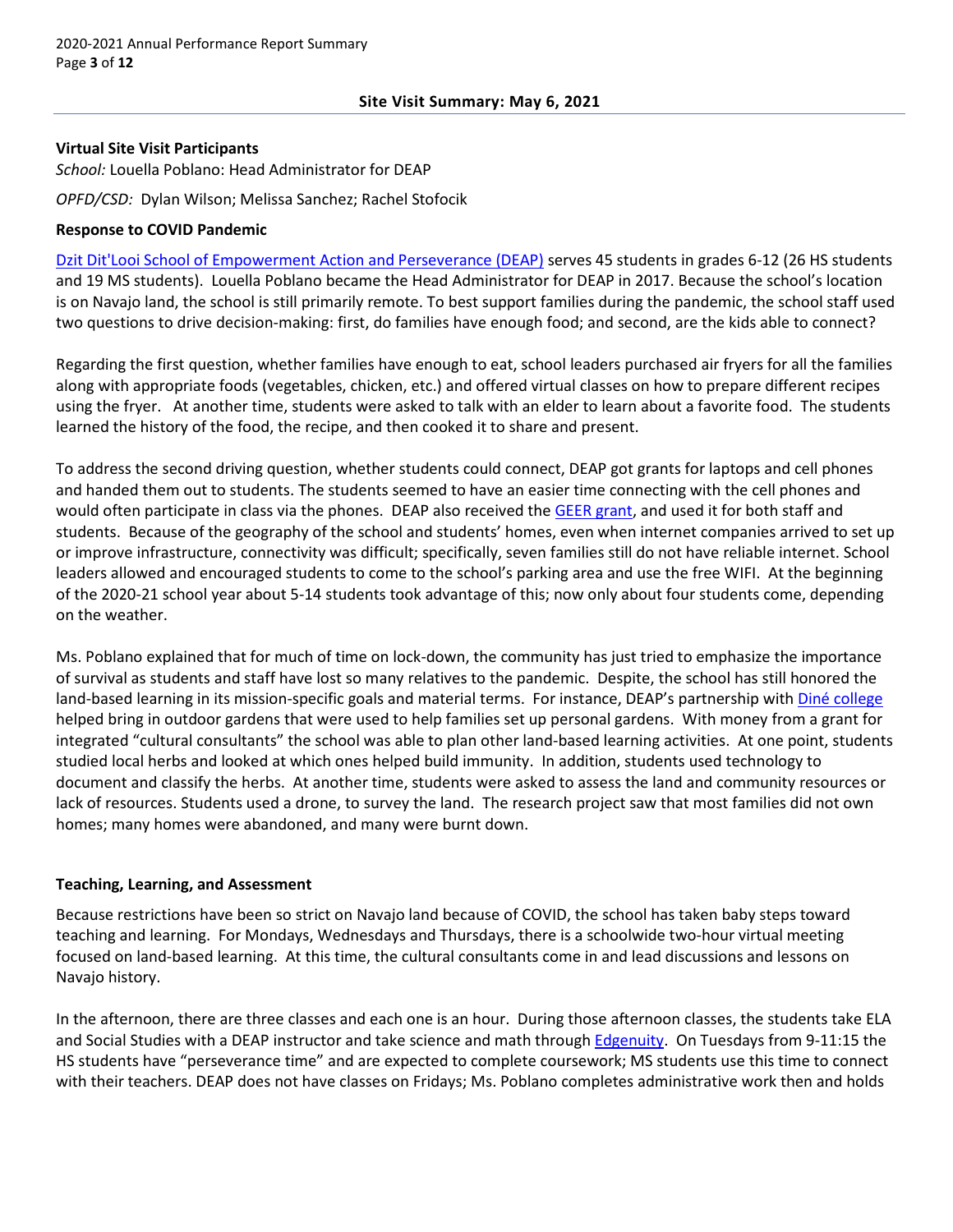2020-2021 Annual Performance Report Summary Page **4** of **12**

office hours from 1:30-2:30. Teachers have PD on Friday mornings and have office hours and planning time from 1:30- 4:30.

Again, the school staff implement as much of their mission-specific goals as possible. Students just finished the butterfly unit. Each student got a cup with a butterfly, the students observed and recorded the development stage. Additionally, students have a science journal where they are responsible for capturing their projects and observations. Accordingly, the assessments in this past school year have been mainly formative; in one project for ELA students had to write and give a social justice persuasive speech.

## **Student and Family Support and Engagement**

Ms. Poblano discussed the very difficult year for so much of the community. She mentioned that many staff and students are afraid to return as so many of their relatives have died from COVID. One teacher lost five family members to the virus. To support families who are experiencing such dire times, the school staff emphasizes the "Survival" of ancestors.

Students have been taught to use Head Space and to meditate for 30-40 minutes daily. In addition, DEAP staff teach coping skills, self-actualization, and interventions. The school staff constantly checks in with families and students and encourages the students who are struggling to come into the school building for one-on-one or small-group instruction. However, an assessment of the small building showed that it was too small to have more than a very small number of students in a classroom at one time in keeping with COVID-safe practices.

Parental communication occurs every 2-3 weeks after connecting with the student first. Using Zoom, DEAP teachers show parents and students progress and areas for improvement. The staff and student then set up a plan of action. The school's AmeriCorps volunteer oversees attendance and keeps track of student engagement. The school has implemented more family meetings with the middle schoolers as it has been harder for them to connect with teachers and to organize their own work schedules. Luckily, giving the students cell phones has really helped.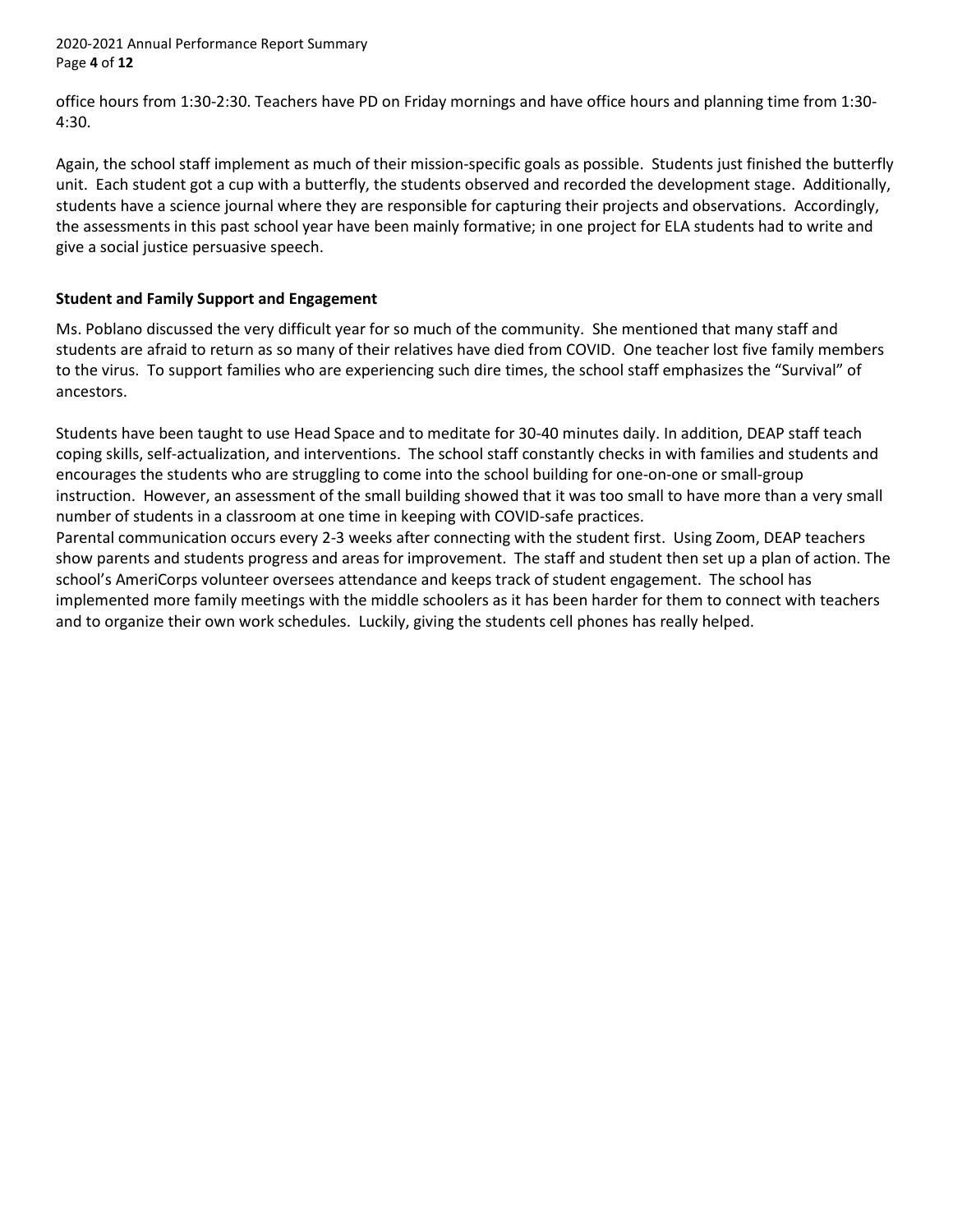# **Performance Framework Indicators (school-specific questions)**

- **1.c.** Is the school protecting the rights of students with special needs?
	- 1) Did the SPED director know that the school did not complete indicator 8?

*Ms. Poblano said that there is a new ninth grader who did come in with a new IEP that has to be completed.* 

**2.e.** Is the school adequately staffed to ensure proper fiscal management? *Gavin Sosa-audit, McKalya Shirely-finance, Becky Jones-facilities, and Jenny Jiminez, Bonita Listons-are on the finance committee. Charlotte Archuleta is the CPO and the Business Manager; she started in July of 2020.*

## **3.a.** Is the school complying with governance requirements?

1) What is the last date of OMA Resolution?

2) Have bylaws been revised/updated since the new application of the school? New board members should be listed on website as well to contact the board members directly.

3) How is the Governing Board tracking the mandatory training hours for each member? CSD records indicate that one member has completed the required hours and one is close to completion. However, two have at least 5 hours more to do and two have done zero (0) hours.

*Bylaws are in a google doc. Louella will post it.*

## **4.a.** Is the school protecting the rights of all students?

- 1) What steps has the school taken to develop next step plans?
- 2) Do any of your students require ancillary services and if is the school providing those?

*One Teacher has taken on the Next Steps Plans and created them for all students and it is on Google Docs. How do they go about it? Louella, Started at the beginning of the year and the end. Next Step Plans start in eighth grade. NSP are also part of our conferences and so staff and students will look at them together.*

## **2a-2c Audit Findings FY20**

**2.a.** Is the school meeting financial reporting and compliance requirements?

2020-001 - Budget - exceed authority 2020-002 - Fin Reporting - \$47K not recognized as receipts 2020-003 - Travel Reimb - excess reimbursement 2020-004 - Purchase order after the fact 2020-005 - Cash receipts unsupporting documentation 2020-006 - Adequate payroll procedures - Lack of documentation for employee stipend & employee elected benefits with no p/r deduction

*Melissa Sanchez spoke with Ms. Poblano. Ms. Poblano assured CSD that all issues were being addressed.* **2.c.** Is the school responsive to audit findings?

1) How is the board monitoring and ensuring that the school's audit responses are being implemented with fidelity?

2) Has the board been meeting monthly with the new business manager to ensure the expenditures do not exceed the budgetary authority?

*Charlotte knows about that and has talked with staff about how to properly engage that process. (ex: keeping all check stubs, etc.)*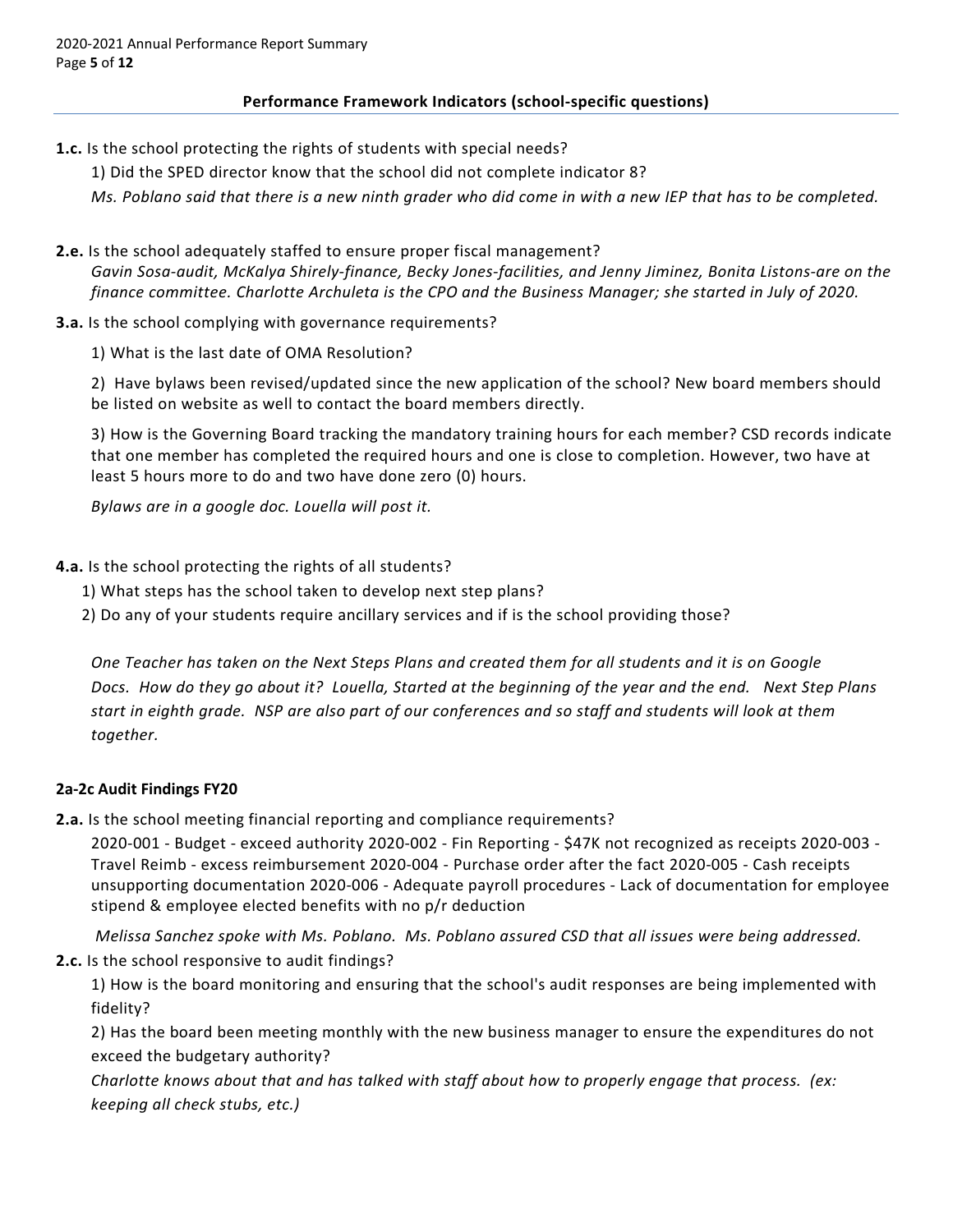3) Has the finance committee established a process and schedule for reviewing each receipt during the compilation of the accounts receivable listing and review of relevant documents?

*There was a discussion about FC and AC's: Gavin Sosa, Shirley, Becky Jones, Jenny Hominus, Benita Woodson, Finance: Benita Woodson, Shirley*

*Audit: Gavin Sosa, (Gavin talks to Charlotte for guidance)*

*The school has zoom meetings with finance and audit committees. Charlotte goes over everything with GB and AC and FC.*

4) Does the board have established policies and procedures regarding travel and per diem?

5) Is the board monitoring the travel and per diem expenditures to ensure compliance with law?

6) Has the board established appropriate expectations for the business manager per PSAB Supplement 13- Purchasing requirements?

# **Mission-Specific Goals:**

Goal 1: At least 80% of all DEAP students, enrolled on the 40th and 120th day, will complete a 40-hour land-based learning project (that integrates cross-curricular common core standards) annually and will earn a passing score (75%) on the project presentation rubric to demonstrate increased capabilities in establishing food security, land remediation and community service.

## School Response:

|                | Goal #1: At least 80% of all DEAP students, enrolled on the 40th and 120th day, will complete a 40 hour land- |
|----------------|---------------------------------------------------------------------------------------------------------------|
| <b>Mission</b> | based learning project (that integrates cross-curricular common core standards) annually and will earn a      |
| Goal 1         | passing score (75%) on the project presentation rubric to demonstrate increased capabilities in establishing  |
|                | food security, land remediation and community service.                                                        |

Goal 1 Rating: Meets Standard- 75-85% of all DEAP students, enrolled on the 40th and 120th day, will complete a 40 hour land-based learning project (that integrates cross-curricular common core standards) annually and will earn a passing score (75%) on the project presentation rubric to demonstrate increased capabilities in establishing food security, land remediation and community service.

ANALYSIS: The 2020-2021 School Year was difficult in that DEAP began virtual learning and navigating the complexities of the COVID-19 pandemic. DEAP normally implements a very hands on curriculum with plenty of opportunities for students to engage in land based learning activities. While we were not able to initiate our land based learning program to its fullest potential, we still were able to implement some dynamic learning experiences including:

# Semester 1:

- Corn Pollen Harvest
- [Kneel Down Bread Demonstration](https://docs.google.com/document/d/1FgZOaS_7JBt3LAdqpUXFRBDsXqypJsaBs8KOd72eB8s/edit)
- [Fall 2020 Harvest Festival](https://docs.google.com/document/d/1zlXQnKYbddr7FmRHEmwDy6gVsp45aGBk5zk4bVFeXPU/edit)
- Food Sovereignty Unit
- Food Service and Food Handlers Coursework
- Mutton Magic & the Use of Sheep in Navajo Culture

# Semester 2:

- Constellations and Astronomy
- [Butterfly Life Cycles](https://docs.google.com/presentation/d/1jtOyUKGZANTkzSpkDd7JUpFY1dnXZgQKyURmyqx4Lik/edit#slide=id.p)
- DEAP Garden Project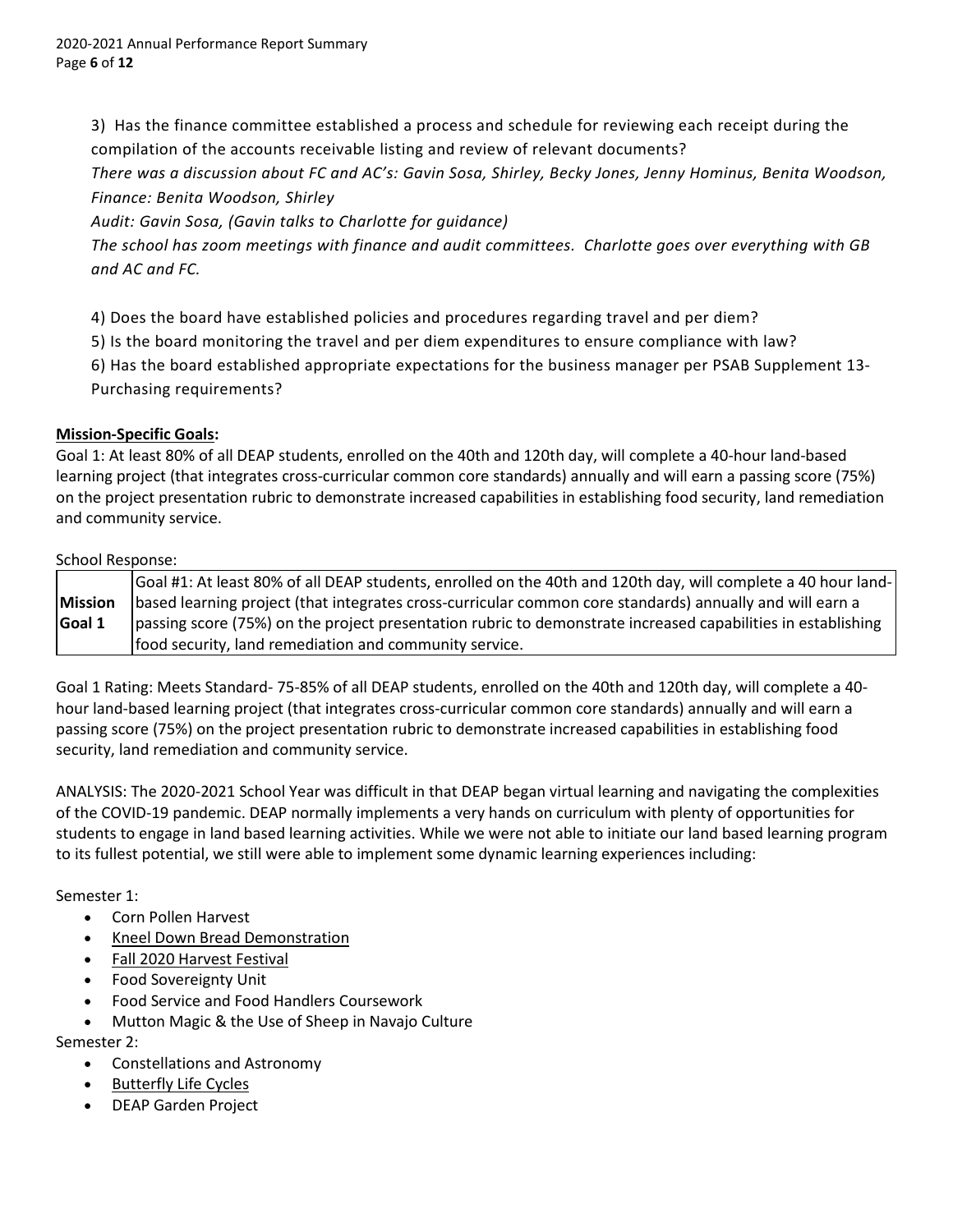2020-2021 Annual Performance Report Summary Page **7** of **12**

- Annual DEAP Planting Festival
- [Navajo, NM Housing Mapping Project](https://www.google.com/maps/d/u/0/edit?mid=18KLSAy1qkER5xKOBlMDD4y1KEkkG31vH&ll=35.90532838975928%2C-109.0308905&z=15)

In total, DEAP students had access to over 250 hours of Land Based Learning activities that focussed on food security, land remediation, and community service. Most students were able to successfully complete each project, however, like many schools, DEAP struggled with attendance and engagement later in each semester. Using grades and attendance data, 84% of students completed the 40-hour land based learning project with a cumulative passing score of 75% or higher.

In addition, DEAP also had 80% of parents also participate in at least one land based learning project.

| Goal #2: 75% of all DEAP students, enrolled on the 40th and 120th day, will complete a Diné Studies course |                                                                                                        |  |  |  |
|------------------------------------------------------------------------------------------------------------|--------------------------------------------------------------------------------------------------------|--|--|--|
| <b>Mission</b>                                                                                             | with a grade of at least 70% which includes demonstration of proficiency in core cultural competencies |  |  |  |
| Goal 2                                                                                                     | (Navajo Content Standards) through portfolios, cultural arts projects, and performances evaluated by   |  |  |  |
|                                                                                                            | cultural experts OR complete a dual credit Diné Studies course with a grade of 70% or higher.          |  |  |  |

Goal 2 Rating: Meets Standard- 75-89% of all DEAP students, enrolled on the 40th and 120th day, will complete a Diné studies course with a grade of at least 70% which includes demonstration of proficiency in core cultural competencies (Navajo Content Standards) through portfolios, cultural arts projects, and performances evaluated by cultural experts OR complete a dual credit Diné Studies course with a grade of 70% or higher.

## ANALYSIS:

Prior to the pandemic, our Diné Studies course focussed heavily on activities where students connected with local knowledge holders and resources, we were very limited in what we could offer. Additionally, DEAP struggled to secure a Navajo Language teacher in the 2020-2021 school year. In light of these challenges, DEAP took direct action to reassess our Diné Studies Curriculum and contracted with local cultural experts to redesign the DEAP Diné Studies Curriculum. We have completed th[e first phase](https://drive.google.com/drive/folders/1pw8fY9heO5-dPlCaVcQ5A_bCmgrxV0vv?usp=sharing) and will work toward implementation in the 2021-2022 school year.

Despite all the challenges, DEAP was still able to implement our Diné Studies courses by inviting presenters to our virtual class sessions, distributing materials for Diné Studies activities and supporting families with more literature written by Navajo and Native authors. Some of our Diné Studies Course highlights include the following:

- [Mini-Moccasin Project](https://drive.google.com/file/d/1qWwFiKA9_zv5-0NLn4oGeD39oftNfiwR/view)
- Monthly Storytelling
- Navajo Language Lessons and Assessments
- Exploring Navajo Culture through Literature
- Dual Credit Opportunities for High School Students in Diné Studies
- Navajo Hogan built in Spring 2021
- Beginning work on DEAP Diné Studies Curriculum

In total, 76% of DEAP students completed their Diné Studies courses with a 70% or higher as measured by final grades. One student completed a dual credit course. While DEAP met the standard, the number of students that met the target is quite low in comparison to prior years. This is largely due to the way that virtual learning presented additional struggles regarding attendance and engagement.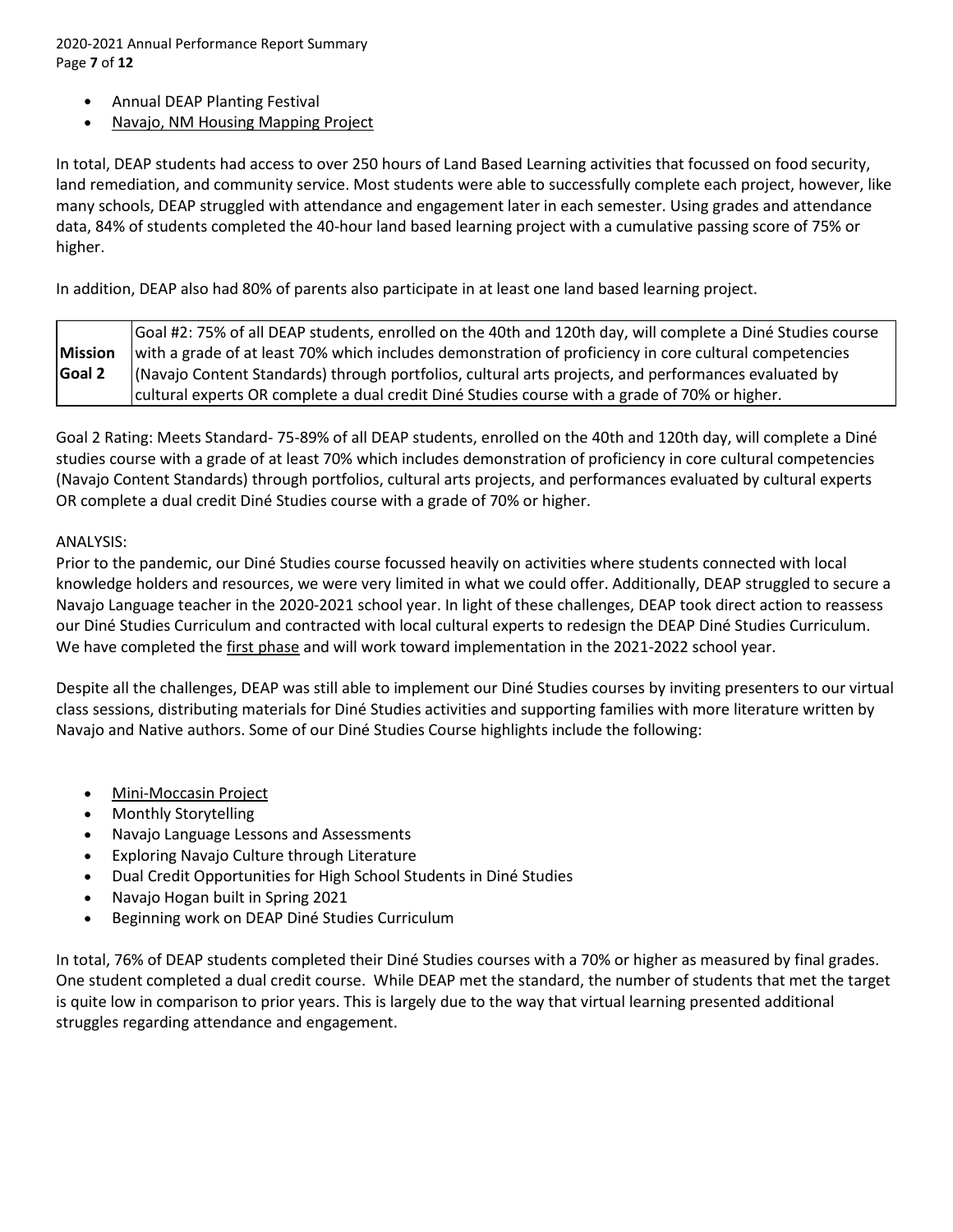2020-2021 Annual Performance Report Summary Page **8** of **12**

## **Assurances:**

The school provided the signed assurances document (Appendix B).

## **Overall Financial/Organizational Framework Rating: Meets Standard**

*If a school receives a "Does Not Meet Standard" rating for three or more indicators, the school will receive an overall organizational framework rating of "Does Not Meet Standard" for the year. In addition, if a school receives a "Does Not Meet Standard" rating, on any indicator, the CSD and PEC may conduct a closer review the following year on that indicator, and/or the PEC may require the school to submit a corrective action plan in order to specify actions and a timeline to correct the performance deficiency. See ratings for individual indicators in Appendix A.*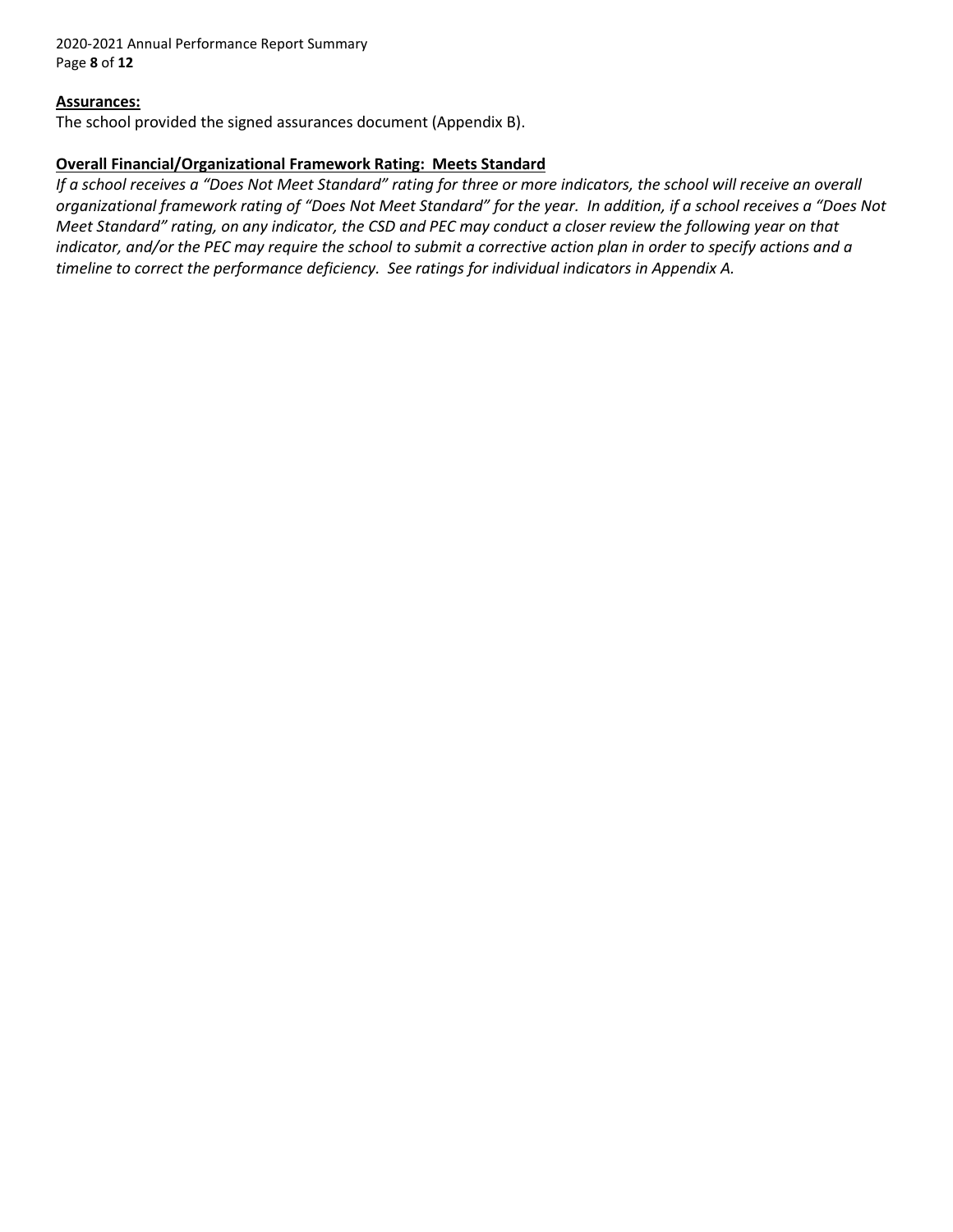## **PERFORMANCE FRAMEWORK AND PUBLIC EDUCATION COMMISSION (PEC) TIER LEVEL**

The 2020-21 Performance Monitoring Plan was modified in response to the COVID-19 Pandemic. Many of the indicators were unmeasurable and the Performance Framework ratings in Appendix A is reflective of this. Rather than identifying evidence of compliance, schools are required to sign an assurance of compliance.

PEC Tier Levels are based on three indicators: (1) NM School System of Support and Accountability, (2) Student Subgroup Performance, and (3) Mission Specific Goals. Again, due to the pandemic and the resulting flexible administration of state assessments, in 2020-21 there is limited academic data, that could be used as an accountability measure. **Therefore, PEC Tier Levels cannot be assigned for the 2020-2021 academic year.**

**Academic Performance**: The school may provide evidence of meeting mission-specific goals to receive a rating on indicator 3 of the Academic Performance, however, if the school was unable to implement the goals due to the pandemic, the school will not be rated in this section.

**Organizational Performance** The assurances document covers the majority of the indicators of organizational performance. Where possible, results of desktop monitoring and bureau/division reports will be considered.

**Financial Performance Framework:** For indicator 2.c, evidence of implementing an Action Plan to prevent further findings will not be collected this year, therefore the school's rating is solely based on repeat findings.

| <b>DEAP</b>                                                                                             | 2020-2021                                     |  |
|---------------------------------------------------------------------------------------------------------|-----------------------------------------------|--|
| Category I. Academic Performance Framework                                                              |                                               |  |
| Indicator 1 Components of School Accountability System                                                  | Unable to Review - COVID                      |  |
| <b>Indicator 2 Subgroup Performance</b>                                                                 | Unable to Review - COVID                      |  |
| <b>Indicator 3 Mission Specific Goals</b>                                                               | Meets (or Exceeds) Standard                   |  |
| Category II. Organizational Performance Framework                                                       |                                               |  |
| Indicator 1a Educational Program: mission and educational program of approved charter application       | Meets (or Exceeds) Standard                   |  |
| Indicator 1b Educational Program: state assessment requirements                                         | Unable to Review - COVID                      |  |
| Indicator 1c Educational Program: protecting the rights of students with disabilities                   | Meets (or Exceeds) Standard                   |  |
| Indicator 1d Educational Program: protecting the rights of English Language Learners                    | Meets (or Exceeds) Standard                   |  |
| Indicator 1e Educational Program: meeting program requirements for all PED and federal grant programs   | <b>ASSURANCES</b>                             |  |
| Indicator 1f Educational Program: NM DASH Plan                                                          | Not Applicable<br>$\overline{\phantom{a}}$    |  |
| Indicator 2a Financial Mgmt & Oversight: meeting financial reporting and compliance requirements        | Working to Meet Standard                      |  |
| Indicator 2b Financial Mgmt & Oversight: following generally accepted accounting principles             | Does Not Meet Standard                        |  |
| Indicator 2c Financial Mgmt & Oversight: responsive to audit findings                                   | Meets (or Exceeds) Standard                   |  |
| Indicator 2d Financial Mgmt & Oversight: managing grant funds responsibility                            | Meets (or Exceeds) Standard                   |  |
| Indicator 2e Financial Mgmt & Oversight: staffing to ensure proper fiscal management                    | Meets (or Exceeds) Standard                   |  |
| Indicator 2f Financial Mgmt & Oversight: meeting obligations timely / appropriate internal controls     | <b>Working to Meet Standard</b>               |  |
| Indicator 3a Governance & Reporting: complying with governance requirements                             | <b>Working to Meet Standard</b>               |  |
| Indicator 3b Governance & Reporting: complying with nepotism and conflict of interest requirements      | $\overline{\phantom{a}}$<br><b>ASSURANCES</b> |  |
| Indicator 3c Governance & Reporting: meeting obligations timely / appropriate internal controls         | <b>ASSURANCES</b><br>$\overline{\phantom{a}}$ |  |
| Indicator 4a Students & Employees: protecting the rights of all students                                | <b>ASSURANCES</b>                             |  |
| Indicator 4b Students & Employees: attendance, retention, and recurrent enrollment                      | Meets (or Exceeds) Standard                   |  |
| Indicator 4c Students & Employees: meeting teacher and other staff credentialing requirements           | Meets (or Exceeds) Standard                   |  |
| Indicator 4d Students & Employees: respecting employee rights                                           | <b>ASSURANCES</b>                             |  |
| Indicator 4e Students & Employees: completing required background checks / reporting ethical violations | <b>ASSURANCES</b><br>$\overline{\phantom{a}}$ |  |
| Indicator 5a School Environment: complying with facilities requirements                                 | <b>ASSURANCES</b><br>$\overline{\phantom{a}}$ |  |
| Indicator 5b School Environment: complying with transportation requirements                             | <b>ASSURANCES</b><br>$\overline{\phantom{a}}$ |  |
| Indicator 5c School Environment: complying with health and safety requirements                          | <b>ASSURANCES</b><br>$\overline{\phantom{a}}$ |  |
| Indicator 5d School Environment: handling information appropiately                                      | $\overline{\phantom{a}}$<br>ASSURANCES        |  |
| <b>Category III. Financial Performance Framework</b>                                                    |                                               |  |
| Self-Assessment Survey completed and signed by Head Admin, SBO, and Finance Chair                       | Not Applicable<br>$\overline{\phantom{a}}$    |  |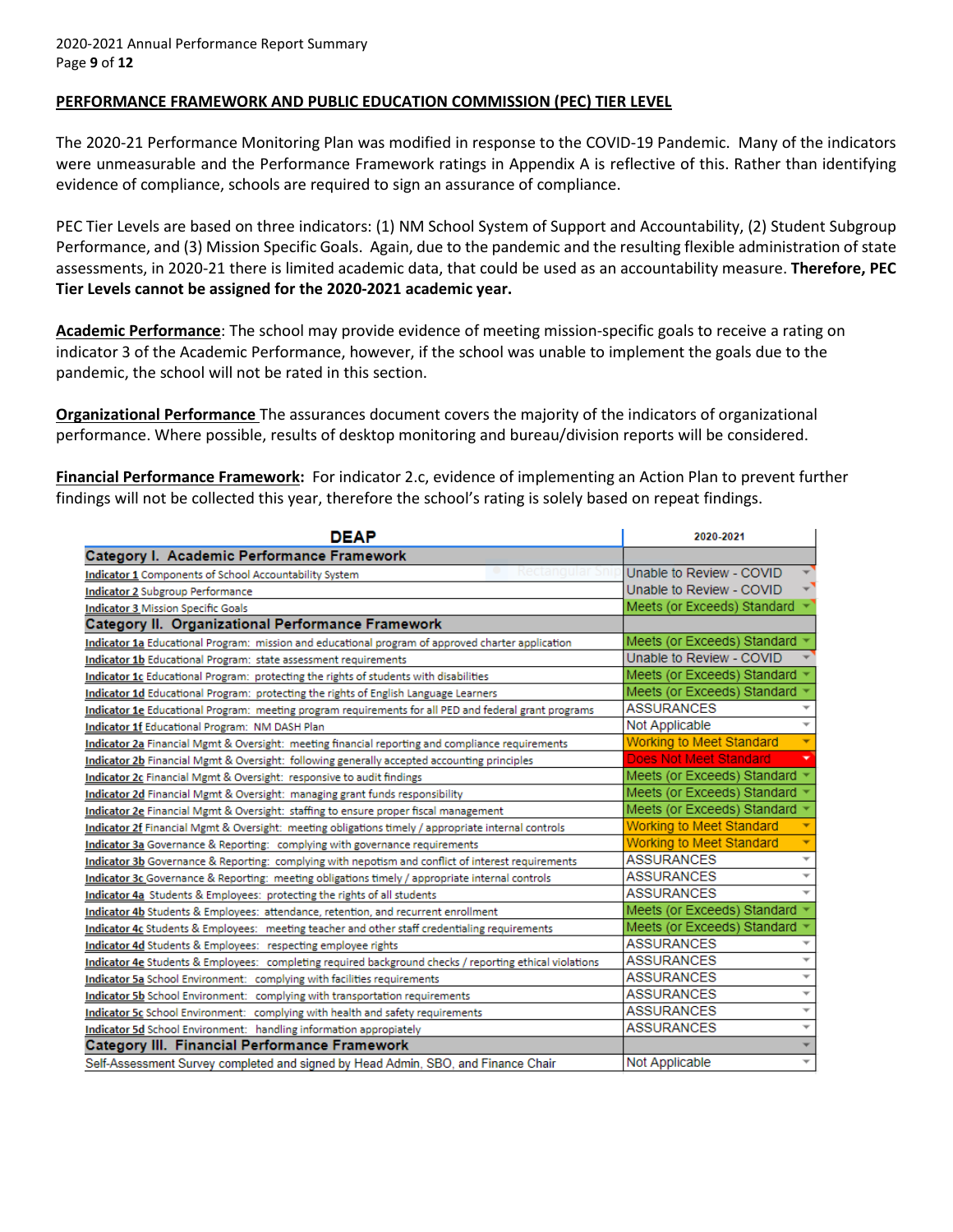# **Appendix A: Historical Performance Framework Ratings during Current Charter Contract Term**

2019-2020 Renewal Year

2020-21 was Dzit Dit'Looi School of Empowerment Action and Perseverance (DEAP)'s first year of operation in the current contract.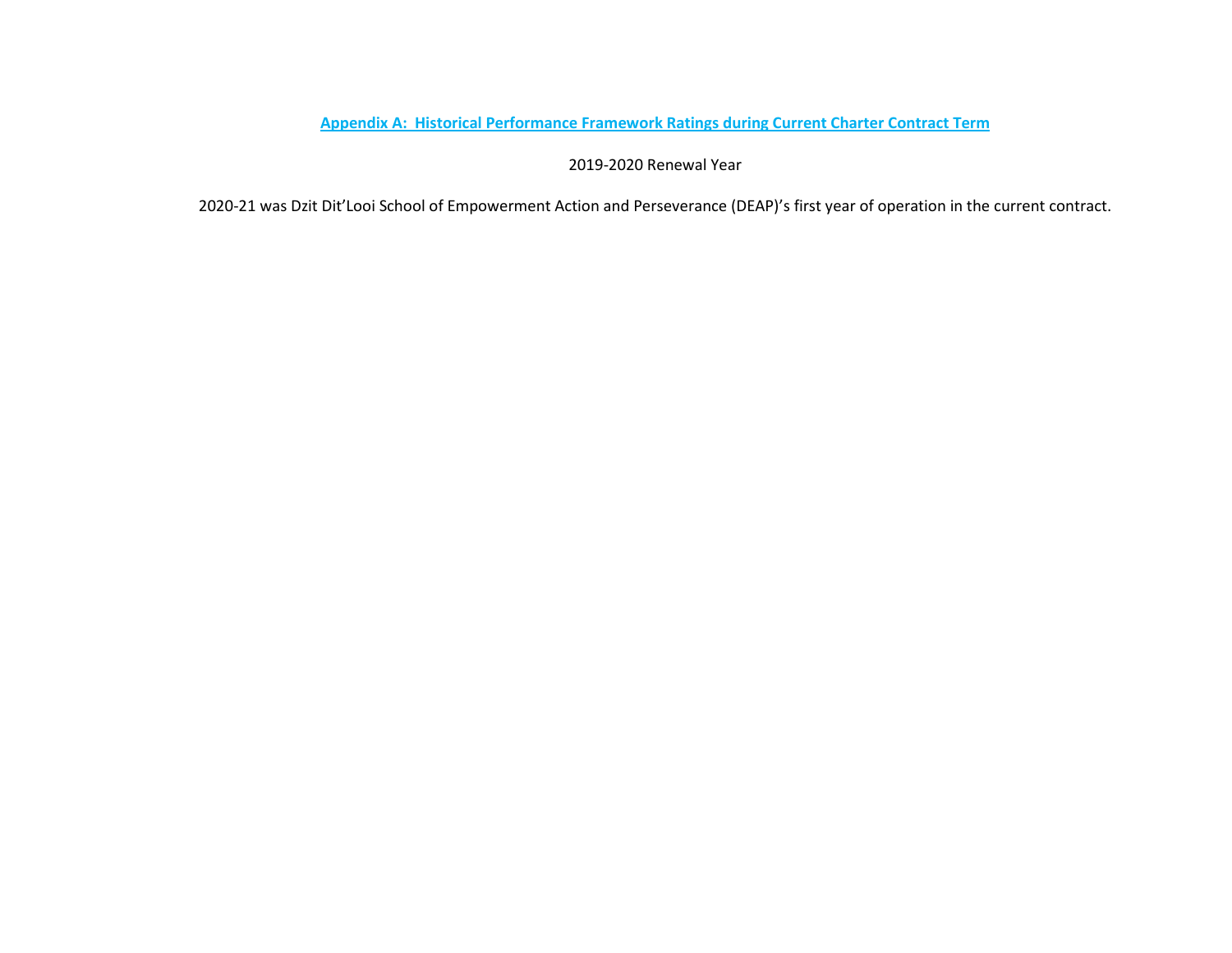#### **Appendix B: Assurances**



In an effort to support the 2021 modified site visits and ensure compliance with contracts and applicable federal and state law, state-authorized charter schools shall provide assurances of compliance with the performance framework indicators listed below. Please check the box next to the indicator, then date and sign the form. Signatures of school leaders and governing board presidents are required.

#### $\boxtimes$  The school protects the rights of students with special needs, by:

- $\checkmark$  Providing services per individual IEP,
- √ Maintaining both direct service and ancillary support logs,
- Including a Family Educational Rights and Privacy Act (FERPA) sheet documenting date, person, and purpose for reviewing student's IEP in all IEP folders.

#### $\boxtimes$  The school protects the rights of English Learner (EL) students:

✓ School complies with requirements for English Learners in accordance with federal and state guidance, for identifying, screening, serving, assessing students and providing annual notification to parents.

#### $\boxdot$  The school complies with federal and state grant program requirements.

#### □ The school meets Governance and reporting requirements:

- Governing Board completes and documents (with signatures) an annual evaluation of Head Administrator.
- School has a governing board-approved Conflict of Interest Policy that complies with NMSA § 22-8B-5.2.
- $\checkmark$ School has a governing board-approved Anti-Nepotism Policy that complies with NMSA § 22-8B-10(B).

#### $\boxdot$  The school protects the rights of all students:

- ✓ School meets all Culturally & Linguistically Responsive Framework requirements.
- $\checkmark$  School maintains lottery and enrollment practices as described in NMSA § 22-8B-4.1.
- $\checkmark$  School has a Discipline Policy to include the prevention of bullying and cyber-bullying per NMSA § 22-35-1.  $\checkmark$ School follows a board-approved student/parent grievance policy and dispute resolution process per
- NMSA § 22-8B-9(12)
- ✓ School complies with the McKinney Vento Act, with a board-approved dispute resolution policy that meets ESSA guideline.
- School is implementing the Multi-Level Systems of Support (MLSS) NMAC 6.30. 17 ✓
- ✓ School updates Next Step Plans annually for all high school students.

#### □ The school's attendance policy aligns with the Attendance for Success Act NMSA § 22-12A-1.

#### □ The school protects employee rights:

- $\checkmark$  Staff files contain signed contracts, official transcripts, and verification of employment forms.
- $\checkmark$  School has an employee handbook that includes discipline and grievance policies.
- $\checkmark$ School has a salary schedule that complies with minimum teacher salaries.
- School has a documented mentorship program for first year Level One teachers.
- School obtains legally compliant background checks per NMSA § 22-10A-5.  $\checkmark$

#### □ The school complies with facility requirements in NMSA § 22-8B-4.2.

#### $\Box$  The school complies with transportation requirements, including all inspections and insurance, if applicable.

#### $\boxtimes$  The school complies with health and safety requirements:

- $\checkmark$  The school conducts all required emergency drills per PED memorandum of 3/25/21.
- $\checkmark$  The school maintains immunization records, including a master immunization log.
- $\checkmark$  All staff complete training on reporting child abuse and neglect.
- $\checkmark$  The school has a Diabetes Management plan.

#### $\Box$  The school handles information appropriately:

Banita Istin

Signature

- √ School completes all STARS reporting requirements on time.
- √ School follows proper security procedures, including keeping student files locked.
- √ School follows all FERPA and Health Insurance Portability and Accountability Act (HIPAA) guidelines.
- $\checkmark$  School maintains a procedure for the transfer of cumulative files.

By checking the box for each indicator above (on both pages) and signing this document, I affirm that the school complies with the performance framework items listed.

| School Leader Printed Name                              |         |  |             |            |  |  |
|---------------------------------------------------------|---------|--|-------------|------------|--|--|
| Signature                                               | William |  | <b>Date</b> | 08/03/2021 |  |  |
| <b>Board Chair Printed Name</b><br><b>Benita Litson</b> |         |  |             |            |  |  |

Date

8/3/2021